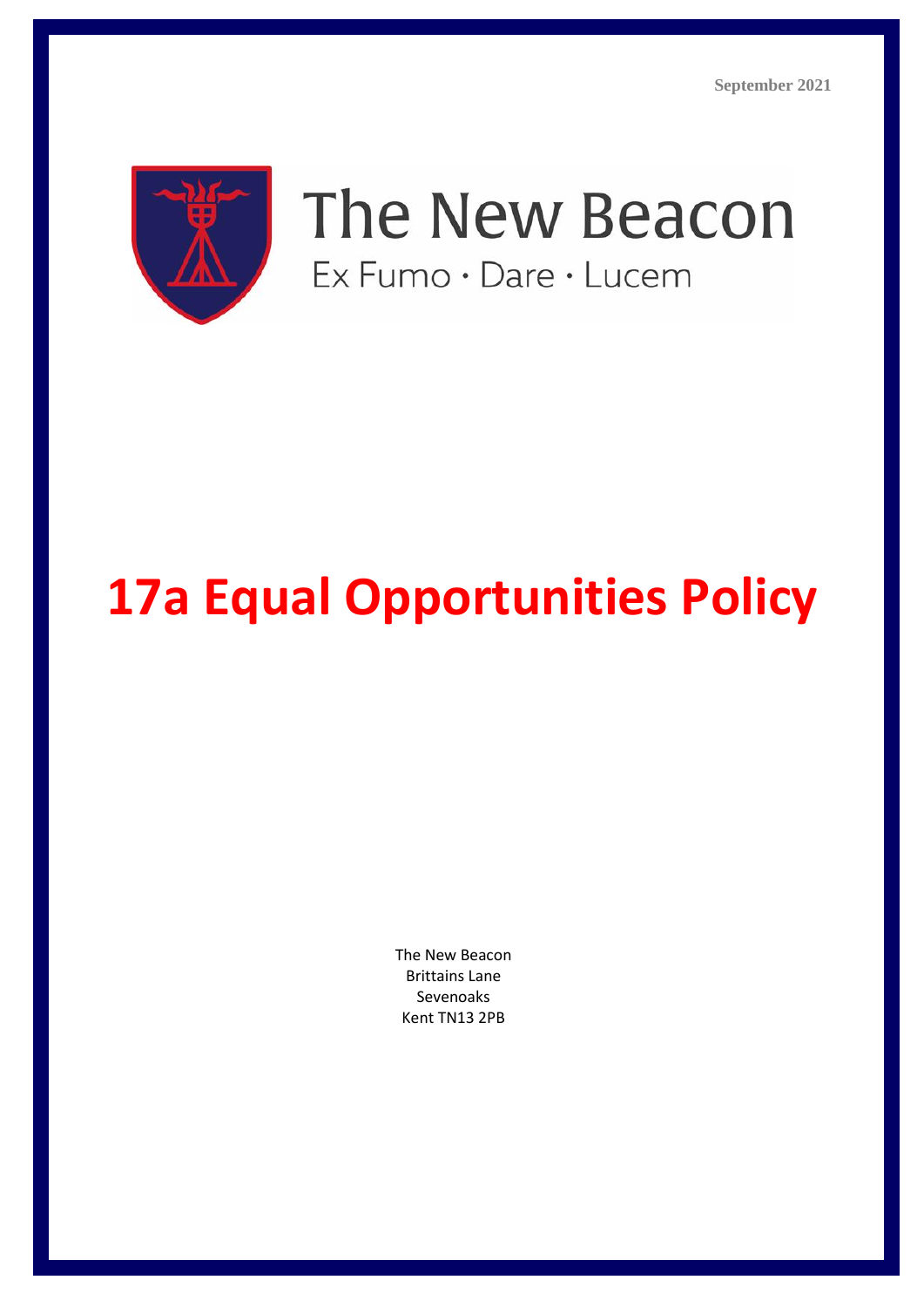# A Legal Requirement & an ISI Reporting Standard, An OFSTED Reporting Standard for Boarding Schools

References:

A. Education and Inspections Act 2006

B. 'Equal Opportunities Policy for Staff', Section C of the ISBA Staff Handbook, prepared by Rickerbys Solicitors (chapter heading 'Employment Policies and Procedures')

- C. The Education (Independent School Standards) (England) Regulations 2010
- D. The Equality Act 2010

E. 'Age Discrimination: Information Pack for Schools' by Farrer & Co, an ISBA model document of December 2011

F. DfE: The Independent School Standards, Guidance for Independent Schools April 2019

- G. 'Employment Law': Chapter J of the Bursar's Guide written by Farrer & Co
- H. ['Presenting Ethnic and National Groups Data'](http://www.ons.gov.uk/ons/guide-method/classifications/archived-standard-classifications/ethnic-group-interim-classification-for-2001/presenting-ethnic-and-national-group-data/index.html)

Promoting equal opportunities is fundamental to the aims and ethos of The New Beacon School. We welcome applications from candidates with as diverse a range of backgrounds as possible. This enriches our community and is vital in preparing our pupils for today's world. We concentrate on educating the individual, to provide a comfortable and welcoming atmosphere where each individual (pupil or member of staff) feels valued and can flourish.

The New Beacon School is committed to equal treatment for all, regardless of an individual's race, ethnicity, religion, gender, sexual orientation, disability, learning difficulty, body image or social background. We believe that the educational experience can only be enriched if children are exposed to as wide a range of cultural experiences as possible whilst they are developing. The school actively promotes the fundamental British values of democracy, the rule of law, individual liberty and mutual respect and acceptance of those of different faith and belief.

We also welcome applications from pupils with special needs and disabilities, and refer parents to our policies covering Special Education Needs (SEN) and Learning Difficulties, and Disability Policy.

# CODE OF CONDUCT

The Headmaster, the Senior Management Team and the Governors play an active role in monitoring the implementation of The New Beacon School's policy on equal opportunities. Use is made of assemblies, CPSHE, form periods, Religious Studies, Drama, English and other lessons to:

- Promote acceptance of each other and respect for each other's position within The New Beacon School community;
- Promote positive images and role models to avoid prejudice and raise awareness of related issues;
- Foster an open-minded approach and encourage pupils to recognise the contributions made by different cultures with a recognition of bias;
- Understand why and how we will deal with offensive language and behaviour;
- Understand why we will deal with any incidents promptly and in a sensitive manner.